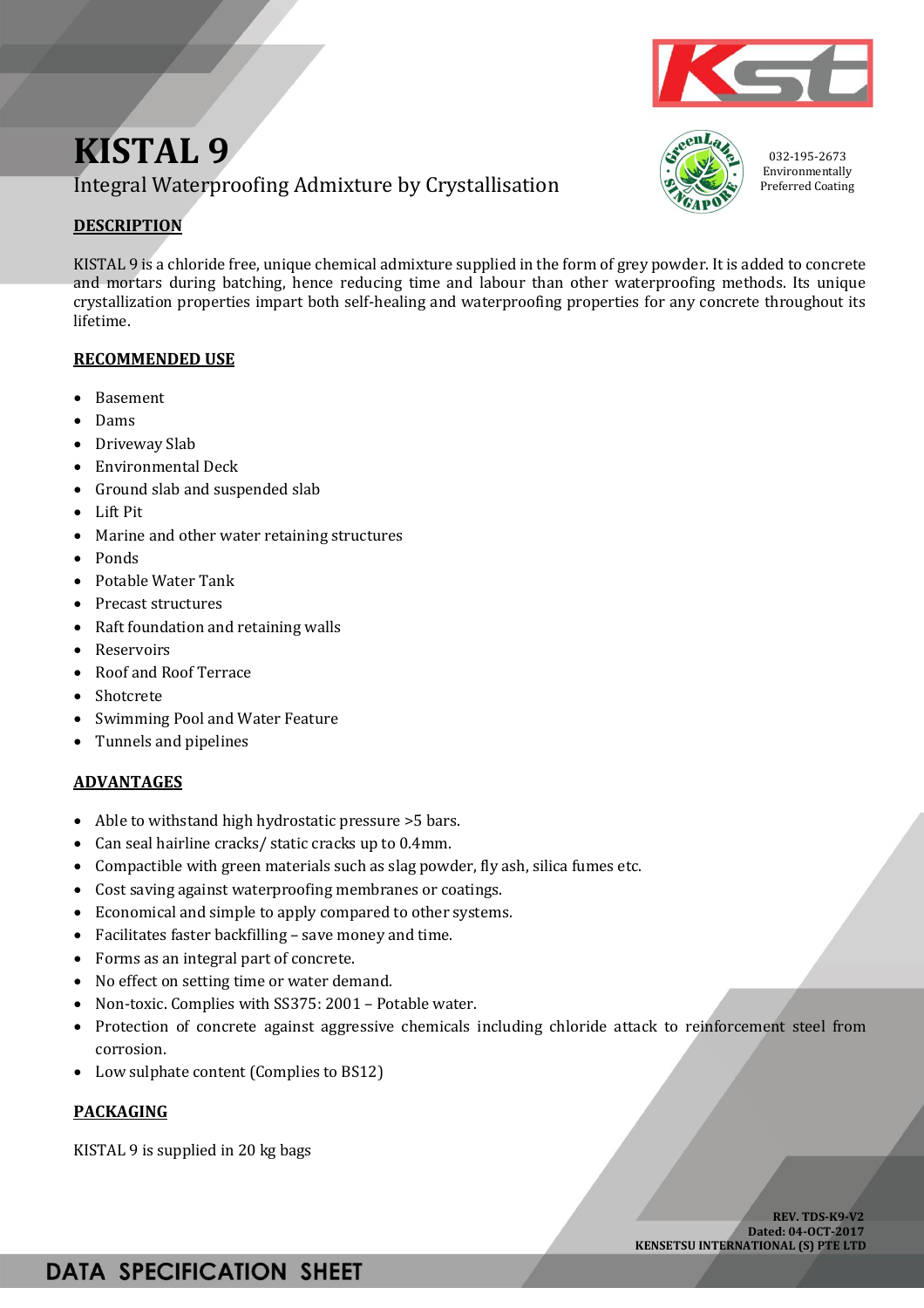

#### **MIX DESIGN GUIDELINES**

KISTAL 9 is added into the concrete mix at the rate of 0.8% - 1.2% by weight of cement content. Dosage of KISTAL 9 to meet with requirements must be assessed throughout the trials mixes.

#### Batching and Mixing

The correct quantity of KISTAL 9 should be measured based on approved mix design. Add KISTAL 9 in powder form to the drums of the ready-mix concrete truck. Mix the materials for minimum 5 minutes to ensure the KISTAL 9 has been evenly distributed throughout the mix.

#### Joints

KISCOTE R waterstop must be provided in-between construction and movement joints prior to the next pouring of concrete.

#### King Post / Pipe Penetration

• KISCOTE R10 – 20 x 10mm dimension waterstop must be provided around pipe penetration prior to the pouring of concrete.

#### **Curing**

All structural concrete added with KISTAL 9, good curing practice must be maintained. Use of curing compound, spraying with water or any other means of preventing drying which caused shrinkage and cracking should be practiced.

#### **STORAGE**

KISTAL 9 should be stored in a cool and dry area, tightly sealed in its original packing, and a 12-month shelf life can be expected from date of manufacturing.

#### **HEALTH & SAFETY**

Gloves and goggles should be worn. Any contact to the eyes and skin should be washed off with clean water. In the event of prolong irritation, seek medical advice. Powder products should be handled to minimize dust formation. Use a mask if excessive dusting is unavoidable. Refer to KISTAL 9 SDS for further information.